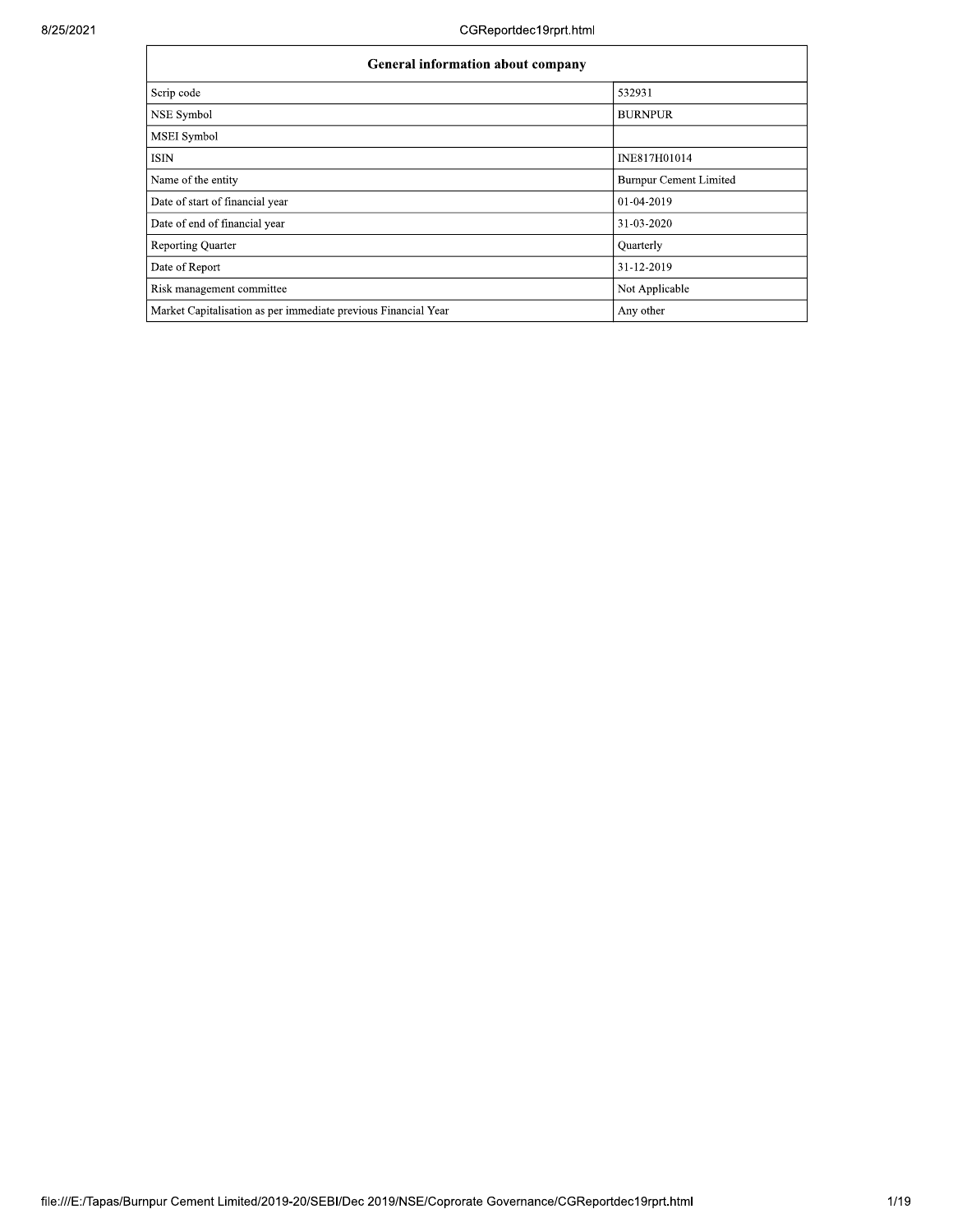## **Annexure I**

## Annexure I to be submitted by listed entity on quarterly basis

## **I. Composition of Board of Directors**

|          |            |            |                                                       |                               |                                      |                          | Disclosure of notes on composition of board of directors explanatory                                 |                                             |                                                    |                            |                      |                                            | Textual Information(1)                                                                                                                         |                                                                                                                                                                   |                                                                                                                                                                          |                                                                                                                                                                                                         |           |
|----------|------------|------------|-------------------------------------------------------|-------------------------------|--------------------------------------|--------------------------|------------------------------------------------------------------------------------------------------|---------------------------------------------|----------------------------------------------------|----------------------------|----------------------|--------------------------------------------|------------------------------------------------------------------------------------------------------------------------------------------------|-------------------------------------------------------------------------------------------------------------------------------------------------------------------|--------------------------------------------------------------------------------------------------------------------------------------------------------------------------|---------------------------------------------------------------------------------------------------------------------------------------------------------------------------------------------------------|-----------|
|          |            |            |                                                       |                               |                                      |                          |                                                                                                      |                                             | Wether the listed entity has a Regular Chairperson |                            |                      | Yes                                        |                                                                                                                                                |                                                                                                                                                                   |                                                                                                                                                                          |                                                                                                                                                                                                         |           |
|          |            |            |                                                       |                               |                                      |                          |                                                                                                      |                                             | Whether Chairperson is related to MD or CEO   No   |                            |                      |                                            |                                                                                                                                                |                                                                                                                                                                   |                                                                                                                                                                          |                                                                                                                                                                                                         |           |
| of<br>or | PAN        | <b>DIN</b> | Category 1<br>of directors                            | Category 2<br>of<br>directors | Category   Date<br>3 of<br>directors | of<br>Birth              | Whether<br>special<br>resolution<br>passed?<br>[Refer Reg.<br>$17(1A)$ of<br>Listing<br>Regulations] | Date of<br>passing<br>special<br>resolution | <b>Initial Date</b><br>of<br>appointment           | Date of Re-<br>appointment | Date of<br>cessation | Tenure<br>of<br>director<br>(in<br>months) | No of<br>Directorship<br>in listed<br>entities<br>including<br>this listed<br>entity (Refer<br>Regulation<br>17A of<br>Listing<br>Regulations) | No of<br>Independent<br>Directorship<br>in listed<br>entities<br>including<br>this listed<br>entity (Refer<br>Regulation<br>$17A(1)$ of<br>Listing<br>Regulations | Number of<br>memberships<br>in Audit/<br>Stakeholder<br>Committee(s)<br>including this<br>listed entity<br>(Refer<br>Regulation<br>$26(1)$ of<br>Listing<br>Regulations) | No of post of<br>Chairperson in<br>Audit/<br>Stakeholder<br>Committee<br>held in listed<br>entities<br>including this<br>listed entity<br>(Refer<br>Regulation<br>$26(1)$ of<br>Listing<br>Regulations) | No<br>pro |
| et       | AKYPT8417A | 06526392   | Executive<br>Director                                 | Not<br>Applicable             |                                      | $15 -$<br>$01-$<br>1991  | <b>NA</b>                                                                                            |                                             | 02-10-2019                                         | 02-10-2019                 |                      | 60                                         | $\overline{1}$                                                                                                                                 | $\boldsymbol{0}$                                                                                                                                                  |                                                                                                                                                                          | $\theta$                                                                                                                                                                                                |           |
|          | AQTPP6105G | 07125401   | Executive<br>Director                                 | Not<br>Applicable             |                                      | $28 -$<br>$08 -$<br>1970 | <b>NA</b>                                                                                            |                                             | 01-10-2019                                         | 01-10-2019                 |                      | 12                                         |                                                                                                                                                | $\mathbf{0}$                                                                                                                                                      | $\Omega$                                                                                                                                                                 | $\theta$                                                                                                                                                                                                |           |
| val      | ADIPA3815G | 07671600   | Non-<br>Executive -<br>Non<br>Independent<br>Director | Not<br>Applicable             |                                      | $29-$<br>$08 -$<br>1979  | <b>NA</b>                                                                                            |                                             | 01-10-2019                                         | 01-10-2019                 |                      | 12                                         | -1                                                                                                                                             | $\theta$                                                                                                                                                          |                                                                                                                                                                          | $\Omega$                                                                                                                                                                                                |           |
|          | ABSPN6609F | 03596331   | Non-<br>Executive -<br>Non<br>Independent<br>Director | Not<br>Applicable             |                                      | $07 -$<br>$02 -$<br>1957 | <b>NA</b>                                                                                            |                                             | 01-10-2019                                         | 01-10-2019                 |                      | 12                                         |                                                                                                                                                | $\mathbf{0}$                                                                                                                                                      |                                                                                                                                                                          |                                                                                                                                                                                                         |           |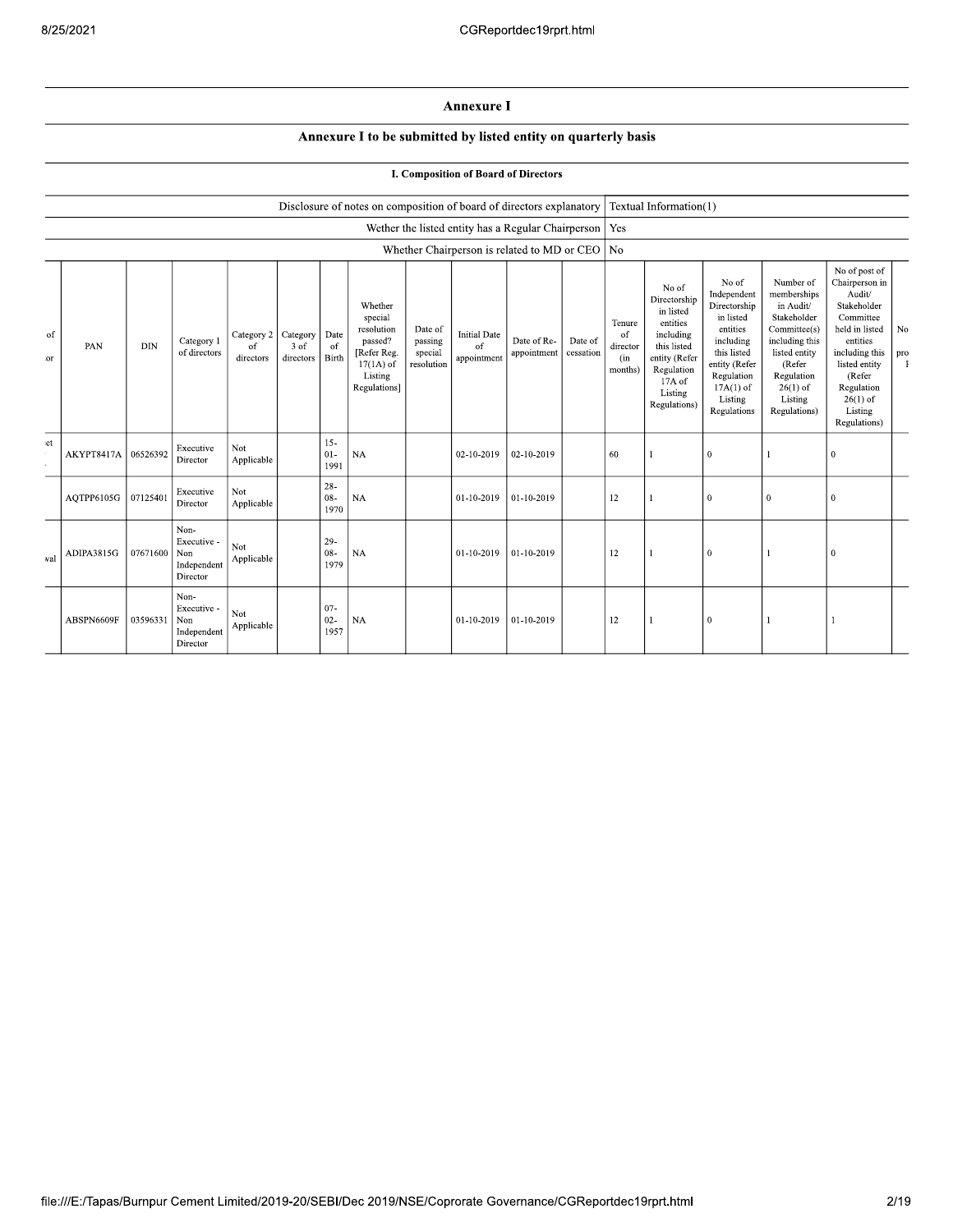## I. Composition of Board of Directors

|                 |                     |                            |            |            |                                                |                            |                               |                          | Disclosure of notes on composition of board of directors explanatory                                 |                                             |                                          |                            |                      |                                                       |                                                                                                                                                |                                                                                                                                                                      |                                                                                                           |
|-----------------|---------------------|----------------------------|------------|------------|------------------------------------------------|----------------------------|-------------------------------|--------------------------|------------------------------------------------------------------------------------------------------|---------------------------------------------|------------------------------------------|----------------------------|----------------------|-------------------------------------------------------|------------------------------------------------------------------------------------------------------------------------------------------------|----------------------------------------------------------------------------------------------------------------------------------------------------------------------|-----------------------------------------------------------------------------------------------------------|
|                 |                     |                            |            |            |                                                |                            |                               |                          | Wether the listed entity has a Regular Chairperson                                                   |                                             |                                          |                            |                      |                                                       |                                                                                                                                                |                                                                                                                                                                      |                                                                                                           |
| Sr              | Title<br>(Mr<br>Ms) | Name of<br>the<br>Director | PAN        | <b>DIN</b> | Category 1<br>of directors                     | Category 2<br>of directors | Category<br>3 of<br>directors | Date<br>of<br>Birth      | Whether<br>special<br>resolution<br>passed?<br>[Refer Reg.<br>$17(1A)$ of<br>Listing<br>Regulations] | Date of<br>passing<br>special<br>resolution | <b>Initial Date</b><br>of<br>appointment | Date of Re-<br>appointment | Date of<br>cessation | Tenure<br><sub>of</sub><br>director<br>(in<br>months) | No of<br>Directorship<br>in listed<br>entities<br>including<br>this listed<br>entity (Refer<br>Regulation<br>17A of<br>Listing<br>Regulations) | No of<br>Independent<br>Directorship<br>in listed<br>entities<br>including<br>this listed<br>entity<br>(Refer<br>Regulation<br>$17A(1)$ of<br>Listing<br>Regulations | Numb<br>membe<br>in At<br>Stakeh<br>Commi<br>includi<br>listed<br>(Re<br>Regul<br>26(1)<br>List<br>Regula |
| 5               | Mr                  | Durga<br>Prasad            | AEOPP9516Q | 07334768   | Non-<br>Executive -<br>Independent<br>Director | Not.<br>Applicable         |                               | $15 -$<br>$05 -$<br>1953 | <b>NA</b>                                                                                            |                                             | 01-10-2019                               | $01-10-2019$               | $11 - 11 -$<br>2019  | 12                                                    |                                                                                                                                                | $\theta$                                                                                                                                                             | $\Omega$                                                                                                  |
| -6              | Mr                  | Parvez<br>Hayat            | AAJPH5942D | 08202451   | Non-<br>Executive -<br>Independent<br>Director | Not<br>Applicable          |                               | $01 -$<br>$07 -$<br>1958 | <b>NA</b>                                                                                            |                                             | 01-10-2019                               | 01-10-2019                 |                      | 12                                                    |                                                                                                                                                |                                                                                                                                                                      |                                                                                                           |
| $7\phantom{.0}$ | Mr                  | Rajesh<br>Sharma           | AEUPS7424J | 01586332   | Non-<br>Executive -<br>Independent<br>Director | Chairperson                |                               | $14-$<br>$01 -$<br>1972  | NA                                                                                                   |                                             | 01-10-2019                               | $01-10-2019$               |                      | 12                                                    | $\sqrt{2}$                                                                                                                                     | $\overline{2}$                                                                                                                                                       | 3                                                                                                         |
| 8               | Mrs                 | Poonam<br>Srivastava       | ACOPS3664E | 08576000   | Non-<br>Executive -<br>Independent<br>Director | Not<br>Applicable          |                               | $26 -$<br>$04 -$<br>1950 | NA                                                                                                   |                                             | 01-10-2019                               | $01-10-2019$               |                      | 12                                                    |                                                                                                                                                | $\theta$                                                                                                                                                             | $\Omega$                                                                                                  |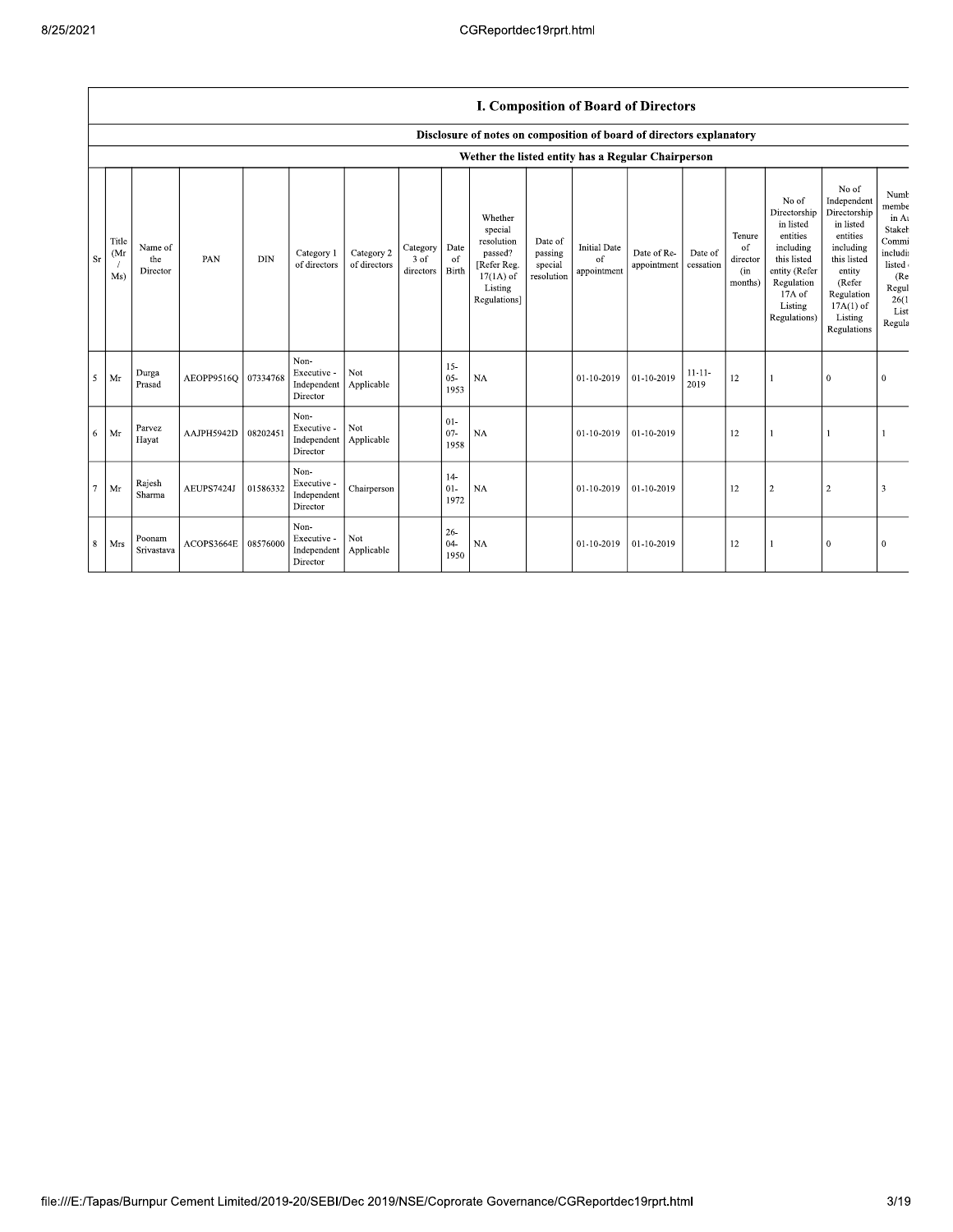|                        | <b>Text Block</b>                                                                                                                                                                                                                                                                                                                                                                                                                                                                               |
|------------------------|-------------------------------------------------------------------------------------------------------------------------------------------------------------------------------------------------------------------------------------------------------------------------------------------------------------------------------------------------------------------------------------------------------------------------------------------------------------------------------------------------|
| Textual Information(1) | The previous board members has been removed by UV Asset Reconstruction Company Limited (Asset<br>Reconstruction Company to Burnpur Cement Limited under SARFAESI Act 2002) under section 9(1)<br>(a), 15 and 16 of SARFAESI Act, 2002 with effect from 1st October 2019. The New board members<br>were also appointed with effect from 1st October 2019 via board meeting dated 30th September 2019.<br>The same were intimated to Stock Exchanges via Board Outcome dated 30th September 2019. |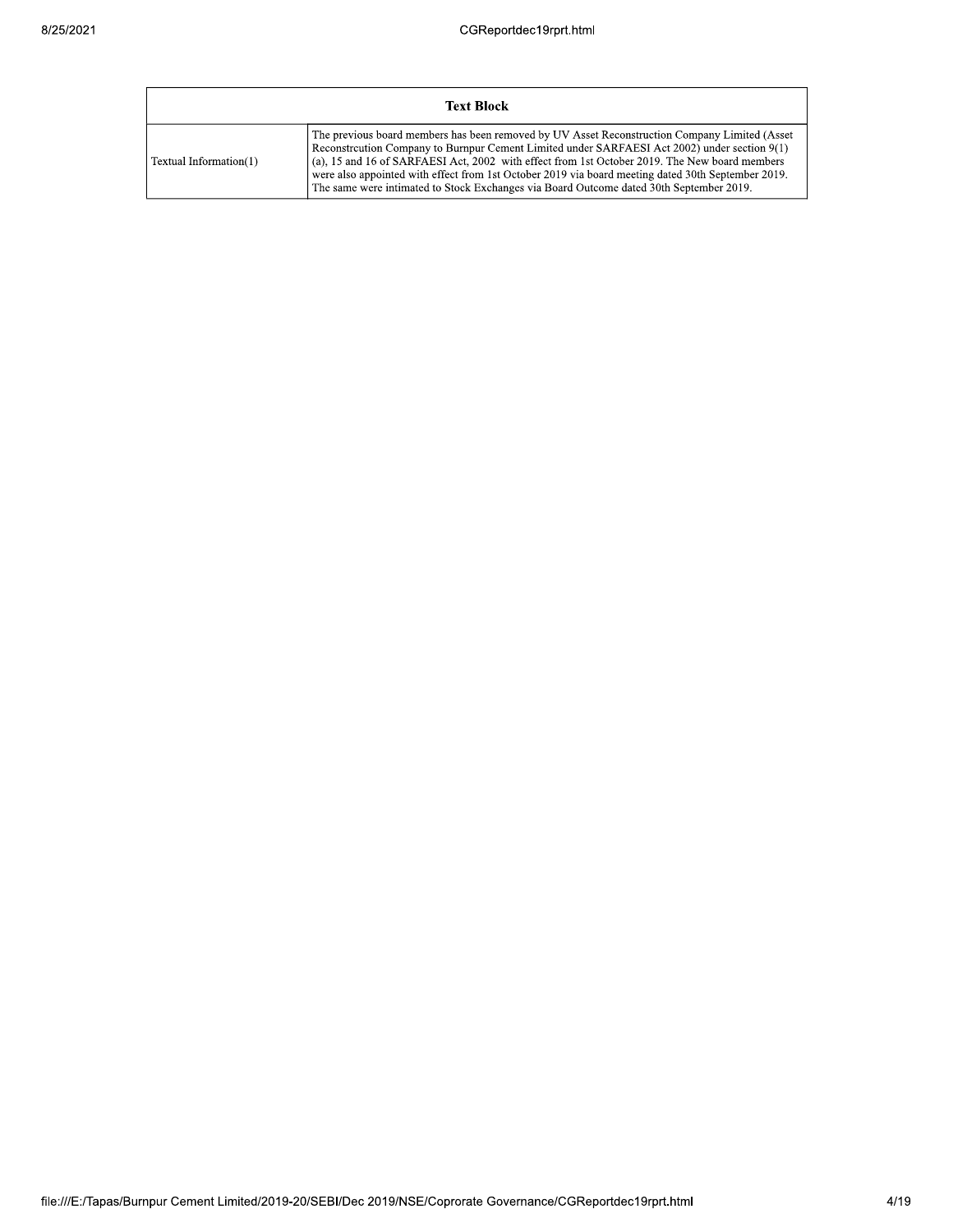| Annexure 1                                                                            |  |  |  |  |  |
|---------------------------------------------------------------------------------------|--|--|--|--|--|
| <b>II. Composition of Committees</b>                                                  |  |  |  |  |  |
| Disclosure of notes on composition of committees explanatory   Textual Information(1) |  |  |  |  |  |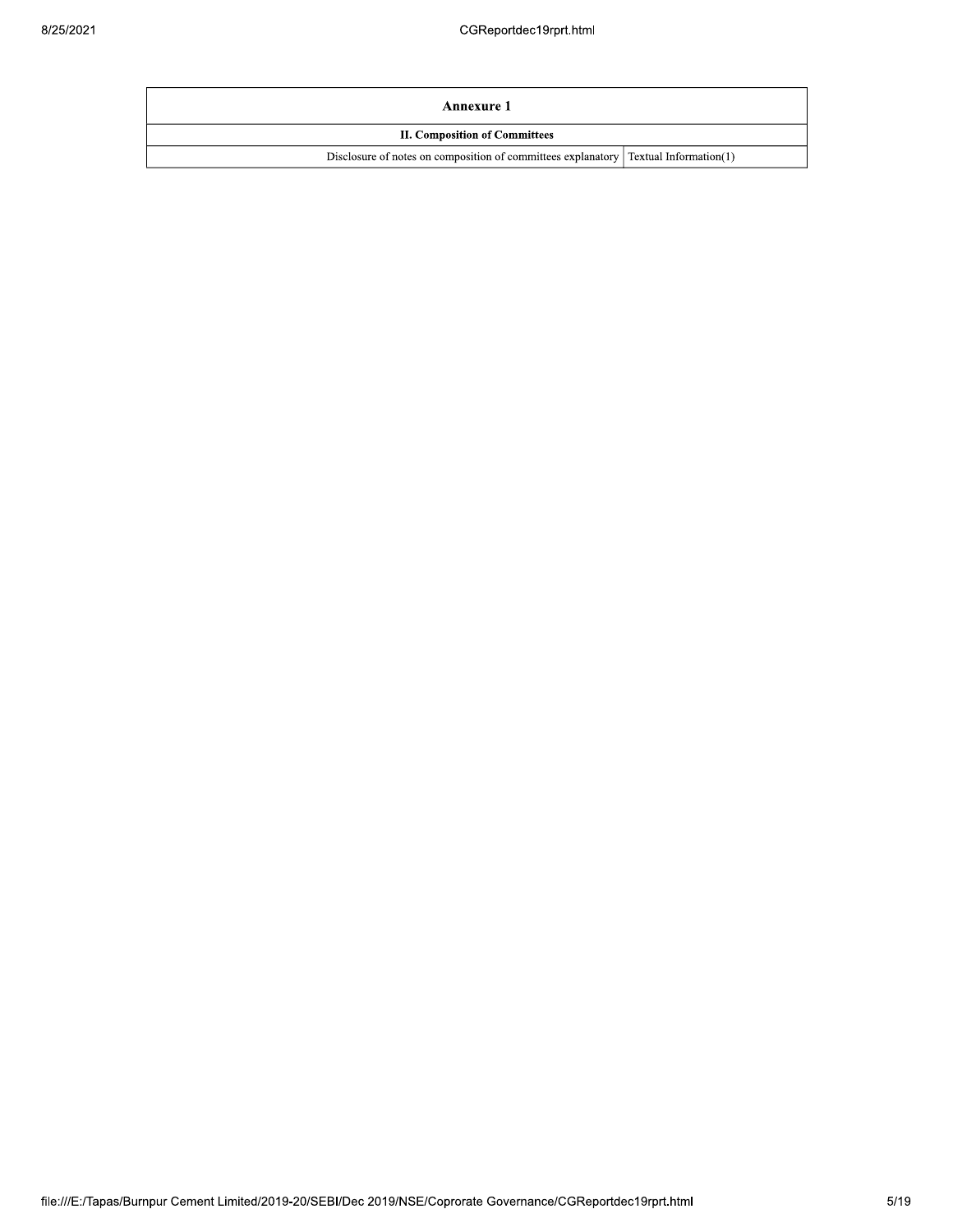|                        | <b>Annexure 1 Text Block</b>                                                                                                                                                                                                                                                                                                                                                                                                                                            |
|------------------------|-------------------------------------------------------------------------------------------------------------------------------------------------------------------------------------------------------------------------------------------------------------------------------------------------------------------------------------------------------------------------------------------------------------------------------------------------------------------------|
| Textual Information(1) | The previous board members has been removed by UV Asset Reconstruction Company Limited (Asset<br>Reconstruction Company to Burnpur Cement Limited under SARFAESI Act 2002) under section 9(1)<br>$\alpha$ (a), 15 and 16 of SARFAESI Act, 2002 with effect from 1st October 2019. The New board members<br>were also appointed with effect from 1st October 2019 via board meeting dated 30th September 2019.<br>The statutory committes are reconstituted accordingly. |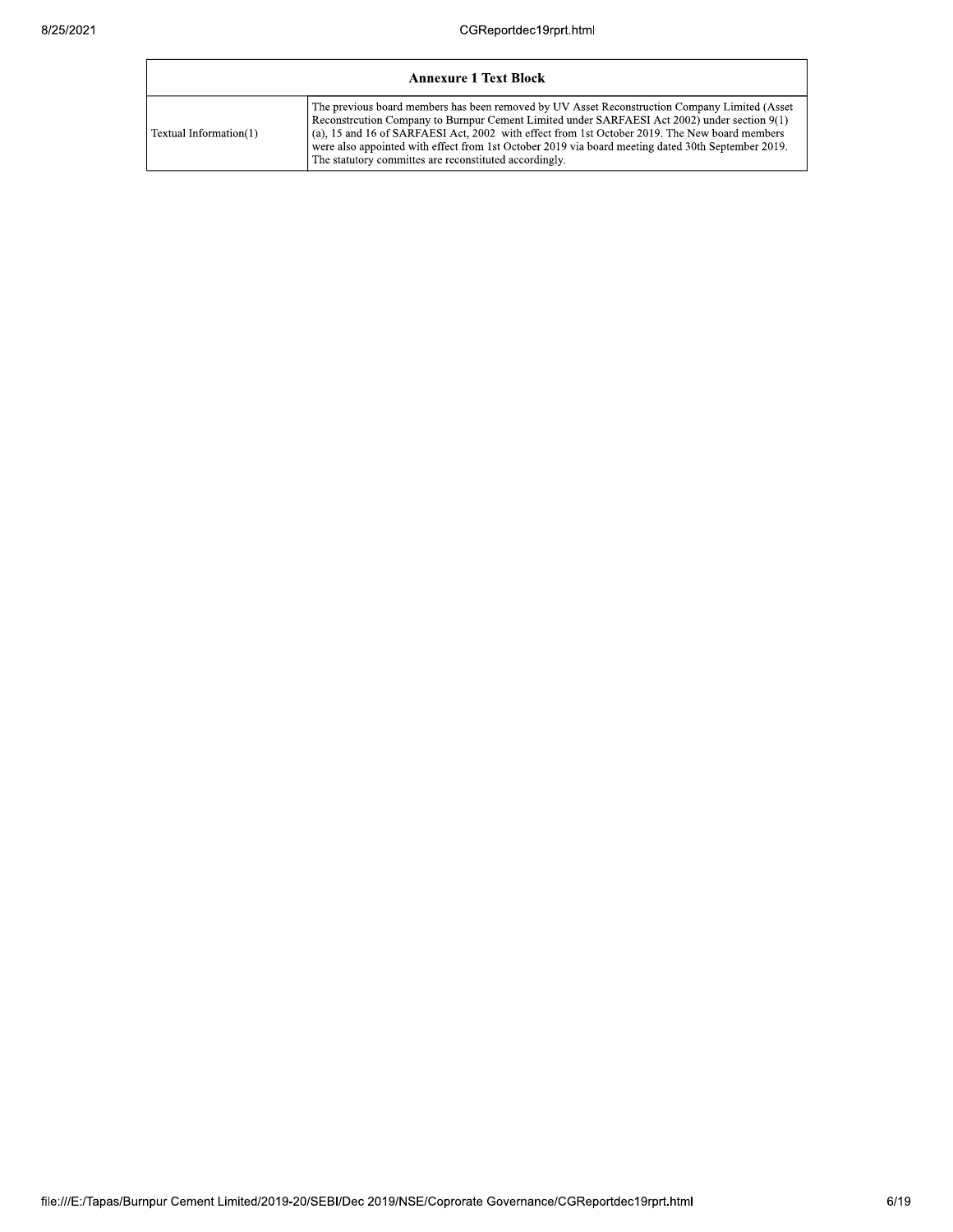|                | <b>Audit Committee Details</b> |                              |                                                    |                            |                        |                      |         |
|----------------|--------------------------------|------------------------------|----------------------------------------------------|----------------------------|------------------------|----------------------|---------|
|                |                                |                              |                                                    |                            |                        |                      |         |
| <b>Sr</b>      | DIN<br>Number                  | Name of Committee<br>members | Category 1 of directors                            | Category 2 of<br>directors | Date of<br>Appointment | Date of<br>Cessation | Remarks |
|                | 01586332                       | Rajesh Sharma                | Non-Executive - Independent<br>Director            | Chairperson                | $09-11-2019$           |                      |         |
| $\overline{c}$ | 08202451                       | Parvez Hayat                 | Non-Executive - Independent<br>Director            | Member                     | $09-11-2019$           |                      |         |
| 3              |                                | 07671600 Ritesh Aggarwal     | Non-Executive - Non<br><b>Independent Director</b> | Member                     | $09-11-2019$           |                      |         |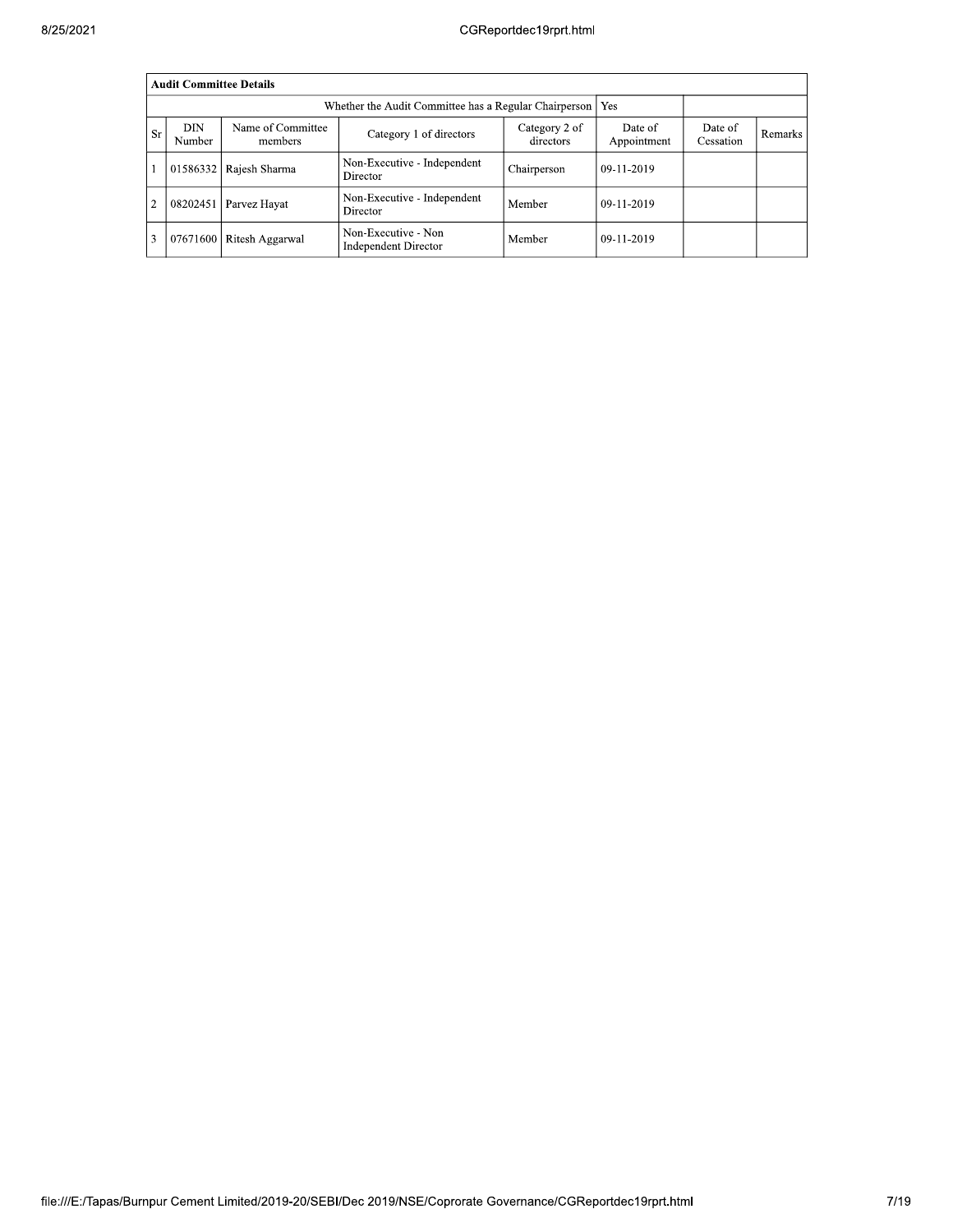|           |                                                                                   | Nomination and remuneration committee |                                             |                            |                        |                      |         |
|-----------|-----------------------------------------------------------------------------------|---------------------------------------|---------------------------------------------|----------------------------|------------------------|----------------------|---------|
|           | Whether the Nomination and remuneration committee has a Regular Chairperson   Yes |                                       |                                             |                            |                        |                      |         |
| <b>Sr</b> | DIN<br>Number                                                                     | Name of Committee<br>members          | Category 1 of directors                     | Category 2 of<br>directors | Date of<br>Appointment | Date of<br>Cessation | Remarks |
|           | 08202451                                                                          | Parvez Hayat                          | Non-Executive - Independent<br>Director     | Chairperson                | $09-11-2019$           |                      |         |
|           | 01586332                                                                          | Rajesh Sharma                         | Non-Executive - Independent<br>Director     | Member                     | $09-11-2019$           |                      |         |
|           | 03596331                                                                          | Ram Narain                            | Non-Executive - Non<br>Independent Director | Member                     | $09-11-2019$           |                      |         |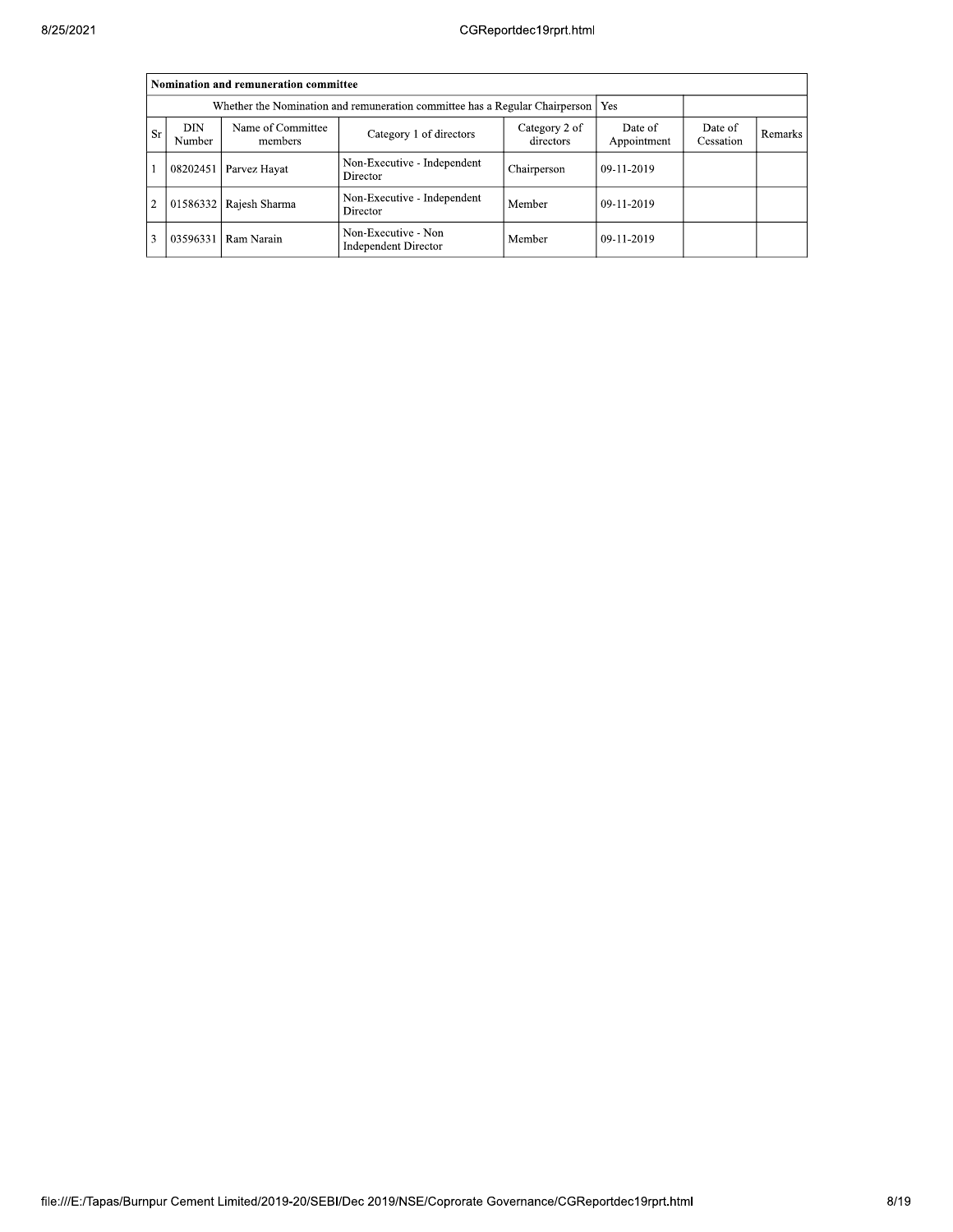| 8/25/2021 |                |                      |                                            |                                                    | CGReportdec19rprt.html     |                        |                      |         |
|-----------|----------------|----------------------|--------------------------------------------|----------------------------------------------------|----------------------------|------------------------|----------------------|---------|
|           |                |                      | <b>Stakeholders Relationship Committee</b> |                                                    |                            |                        |                      |         |
|           |                |                      |                                            |                                                    |                            |                        |                      |         |
|           | <b>Sr</b>      | <b>DIN</b><br>Number | Name of Committee<br>members               | Category 1 of directors                            | Category 2 of<br>directors | Date of<br>Appointment | Date of<br>Cessation | Remarks |
|           |                | 03596331             | Ram Narain                                 | Non-Executive - Non<br><b>Independent Director</b> | Chairperson                | 09-11-2019             |                      |         |
|           | $\overline{2}$ |                      | 01586332 Rajesh Sharma                     | Non-Executive - Independent<br>Director            | Member                     | 09-11-2019             |                      |         |
|           | 3              | 06526392             | Indrajeet Kumar<br>Tiwary                  | <b>Executive Director</b>                          | Member                     | 09-11-2019             |                      |         |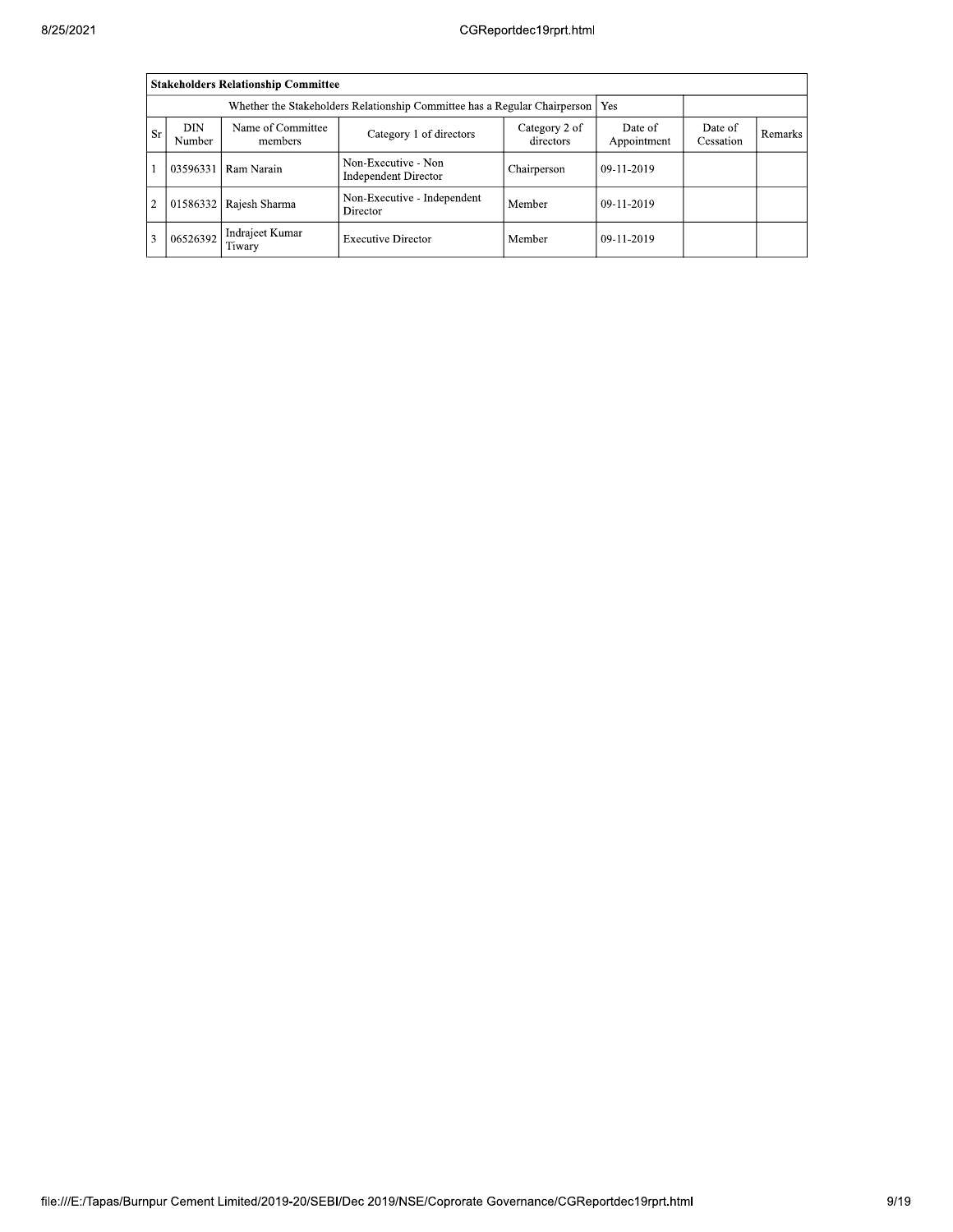|      | <b>Risk Management Committee</b> |                                                                 |                            |                            |                        |                             |         |  |  |  |  |  |
|------|----------------------------------|-----------------------------------------------------------------|----------------------------|----------------------------|------------------------|-----------------------------|---------|--|--|--|--|--|
|      |                                  | Whether the Risk Management Committee has a Regular Chairperson |                            |                            |                        |                             |         |  |  |  |  |  |
| . Sr | DIN<br>Number                    | Name of Committee<br>members                                    | Category 1 of<br>directors | Category 2 of<br>directors | Date of<br>Appointment | Date of<br><b>Cessation</b> | Remarks |  |  |  |  |  |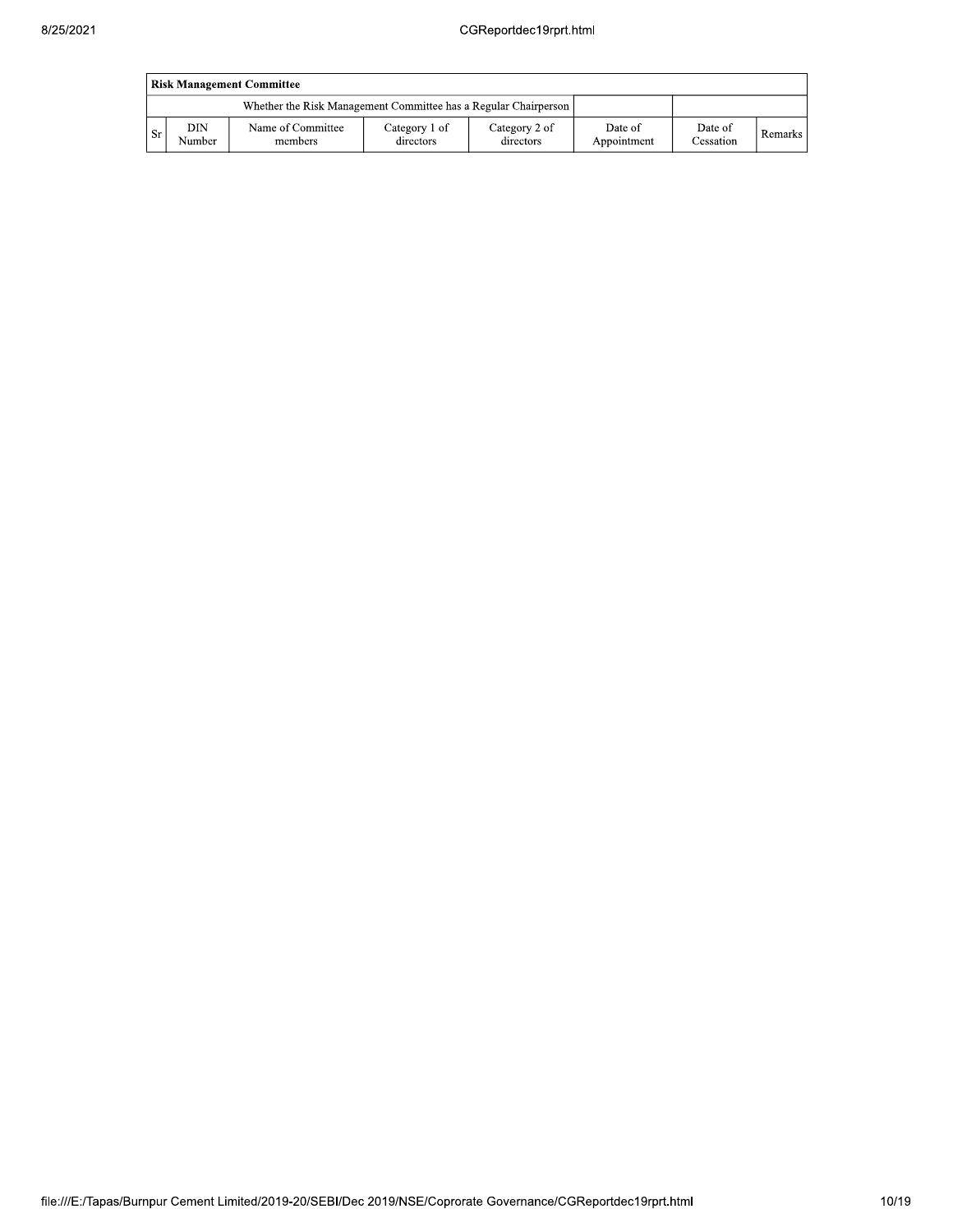|      | Corporate Social Responsibility Committee                                            |                              |                            |                            |                        |                      |           |  |  |  |  |  |
|------|--------------------------------------------------------------------------------------|------------------------------|----------------------------|----------------------------|------------------------|----------------------|-----------|--|--|--|--|--|
|      | Whether the Corporate Social Responsibility Committee has a Regular Chairperson   No |                              |                            |                            |                        |                      |           |  |  |  |  |  |
| - Sr | DIN<br>Number                                                                        | Name of Committee<br>members | Category 1 of<br>directors | Category 2 of<br>directors | Date of<br>Appointment | Date of<br>Cessation | Remarks I |  |  |  |  |  |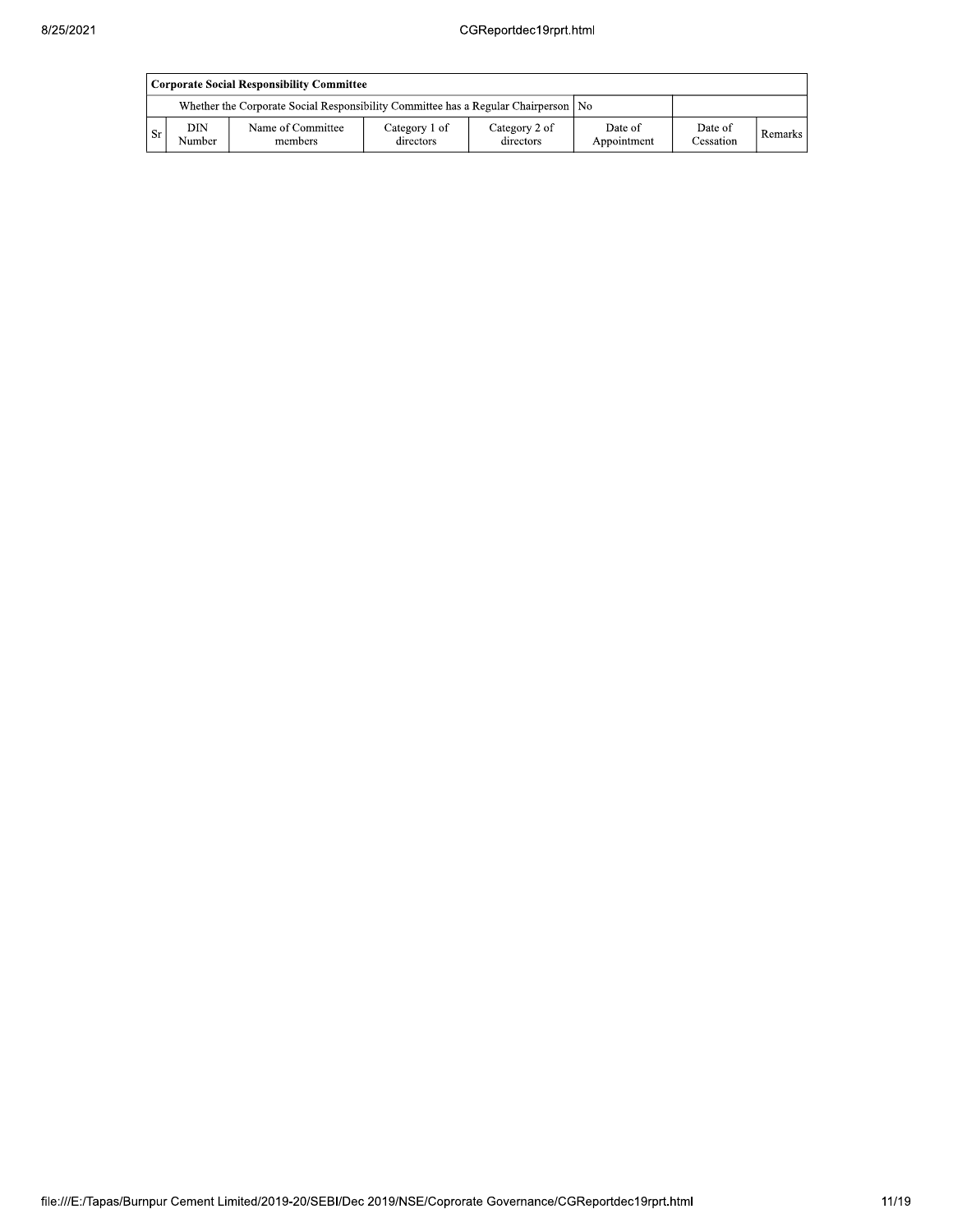| l Other Committee |                                                                                                                                     |  |  |  |  |  |  |  |  |  |
|-------------------|-------------------------------------------------------------------------------------------------------------------------------------|--|--|--|--|--|--|--|--|--|
|                   | Sr   DIN Number   Name of Committee members   Name of other committee   Category 1 of directors   Category 2 of directors   Remarks |  |  |  |  |  |  |  |  |  |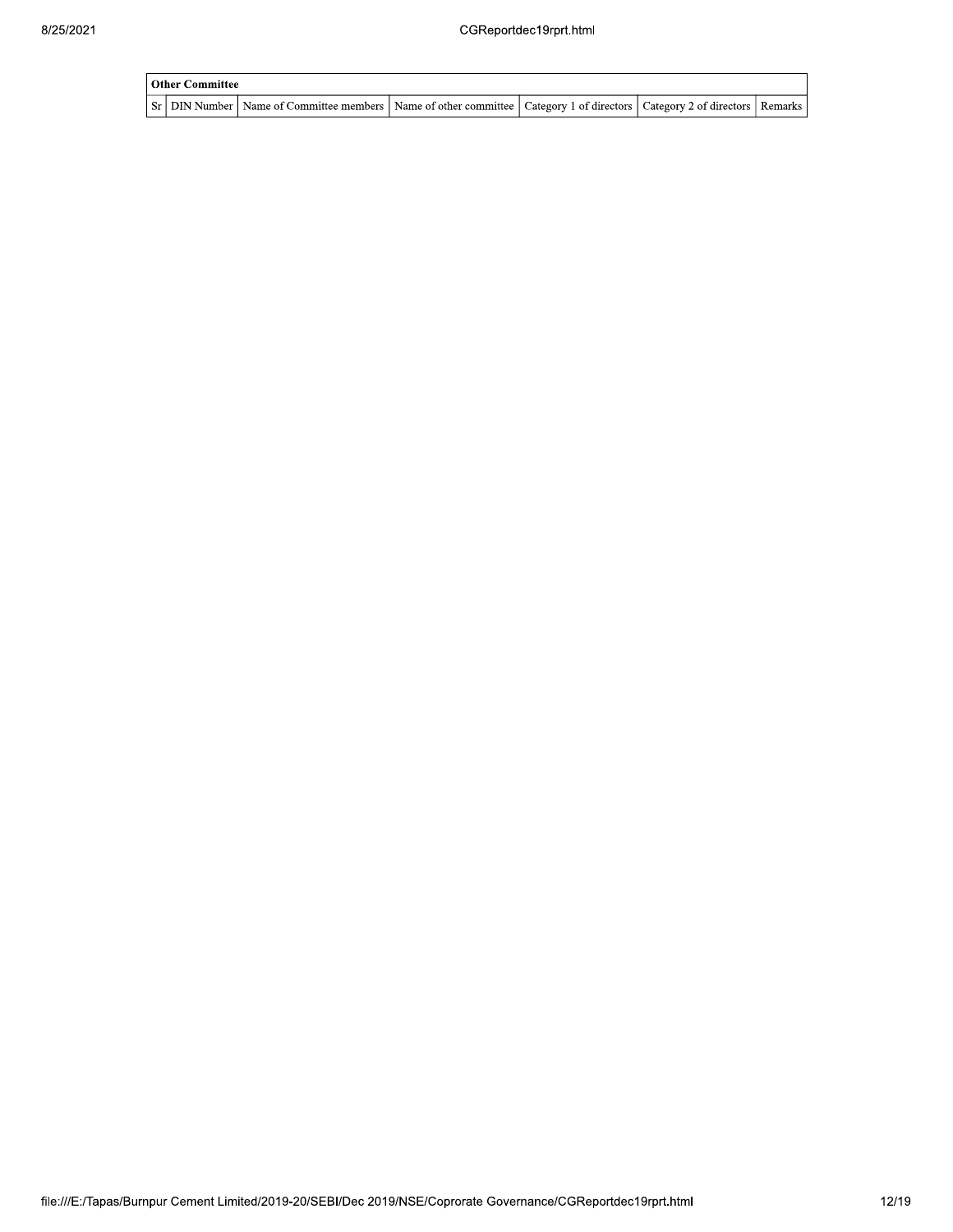|                                                                     | <b>Annexure 1</b>                                             |                                                               |                                                                   |                                       |                                                     |                                    |                                                           |
|---------------------------------------------------------------------|---------------------------------------------------------------|---------------------------------------------------------------|-------------------------------------------------------------------|---------------------------------------|-----------------------------------------------------|------------------------------------|-----------------------------------------------------------|
|                                                                     | <b>Annexure 1</b>                                             |                                                               |                                                                   |                                       |                                                     |                                    |                                                           |
|                                                                     | <b>III. Meeting of Board of Directors</b>                     |                                                               |                                                                   |                                       |                                                     |                                    |                                                           |
| Disclosure of notes on meeting of board of<br>directors explanatory |                                                               |                                                               |                                                                   |                                       |                                                     |                                    |                                                           |
| Sr                                                                  | $Date(s)$ of meeting<br>$(if any)$ in the<br>previous quarter | $Date(s)$ of<br>meeting (if any)<br>in the current<br>quarter | Maximum gap between<br>any two consecutive (in<br>number of days) | Notes for<br>not<br>providing<br>Date | Whether<br>requirement of<br>Ouorum met<br>(Yes/No) | Number of<br>Directors<br>present* | No. of Independent<br>Directors attending<br>the meeting* |
| -1                                                                  | 09-08-2019                                                    |                                                               |                                                                   |                                       | Yes                                                 | 5                                  | $\overline{2}$                                            |
| $\overline{2}$                                                      | 16-09-2019                                                    |                                                               | 37                                                                |                                       | Yes                                                 | 5                                  | 2                                                         |
| 3                                                                   | 30-09-2019                                                    |                                                               | 13                                                                |                                       | Yes                                                 | $\overline{4}$                     | 2                                                         |
| $\overline{4}$                                                      |                                                               | 12-11-2019                                                    | 42                                                                |                                       | Yes                                                 | 7                                  | 3                                                         |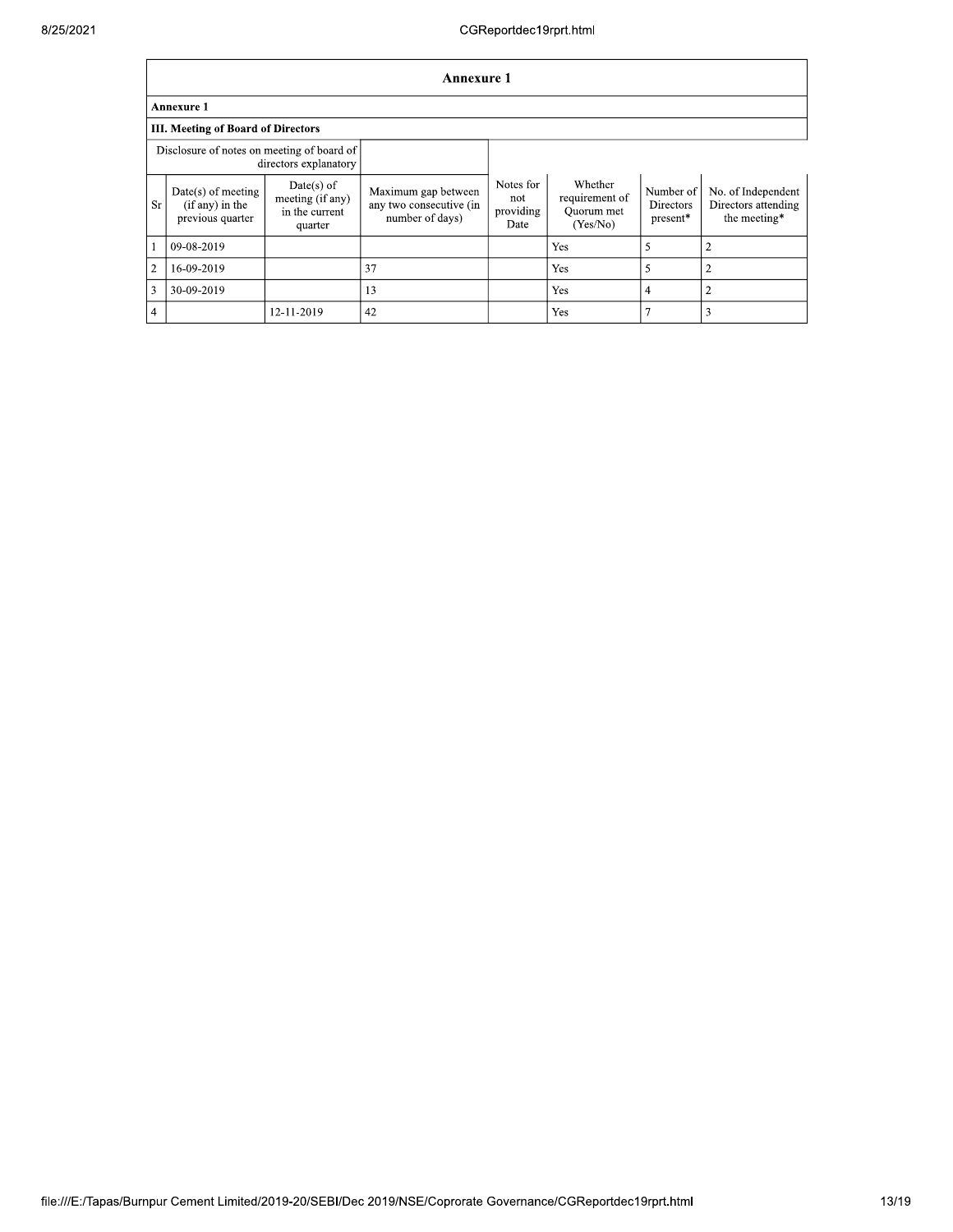|                | <b>Annexure 1</b>                                        |                                                                                                          |                                                                      |                               |                                       |                                                        |                                       |                                                                        |
|----------------|----------------------------------------------------------|----------------------------------------------------------------------------------------------------------|----------------------------------------------------------------------|-------------------------------|---------------------------------------|--------------------------------------------------------|---------------------------------------|------------------------------------------------------------------------|
|                | <b>IV. Meeting of Committees</b>                         |                                                                                                          |                                                                      |                               |                                       |                                                        |                                       |                                                                        |
|                | Disclosure of notes on meeting of committees explanatory |                                                                                                          |                                                                      |                               |                                       |                                                        |                                       |                                                                        |
| <b>Sr</b>      | Name of<br>Committee                                     | Date(s) of meeting (Enter<br>dates of Previous quarter and<br>Current quarter in<br>chronological order) | Maximum gap<br>between any two<br>consecutive (in<br>number of days) | Name of<br>other<br>committee | Reson for<br>not<br>providing<br>date | Whether<br>requirement<br>of Quorum<br>met<br>(Yes/No) | Number<br>of<br>Directors<br>present* | No. of<br>Independent<br><b>Directors</b><br>attending the<br>meeting* |
| $\mathbf{1}$   | Audit<br>Committee                                       | 09-08-2019                                                                                               |                                                                      |                               |                                       | Yes                                                    | 3                                     | 2                                                                      |
| $\overline{2}$ | Audit<br>Committee                                       | 12-11-2019                                                                                               | 94                                                                   |                               |                                       | Yes                                                    | 3                                     | 2                                                                      |
| 3              | Stakeholders<br>Relationship<br>Committee                | 09-08-2019                                                                                               |                                                                      |                               |                                       | Yes                                                    | 3                                     |                                                                        |
| 4              | Stakeholders<br>Relationship<br>Committee                | 12-11-2019                                                                                               | 94                                                                   |                               |                                       | Yes                                                    | 3                                     |                                                                        |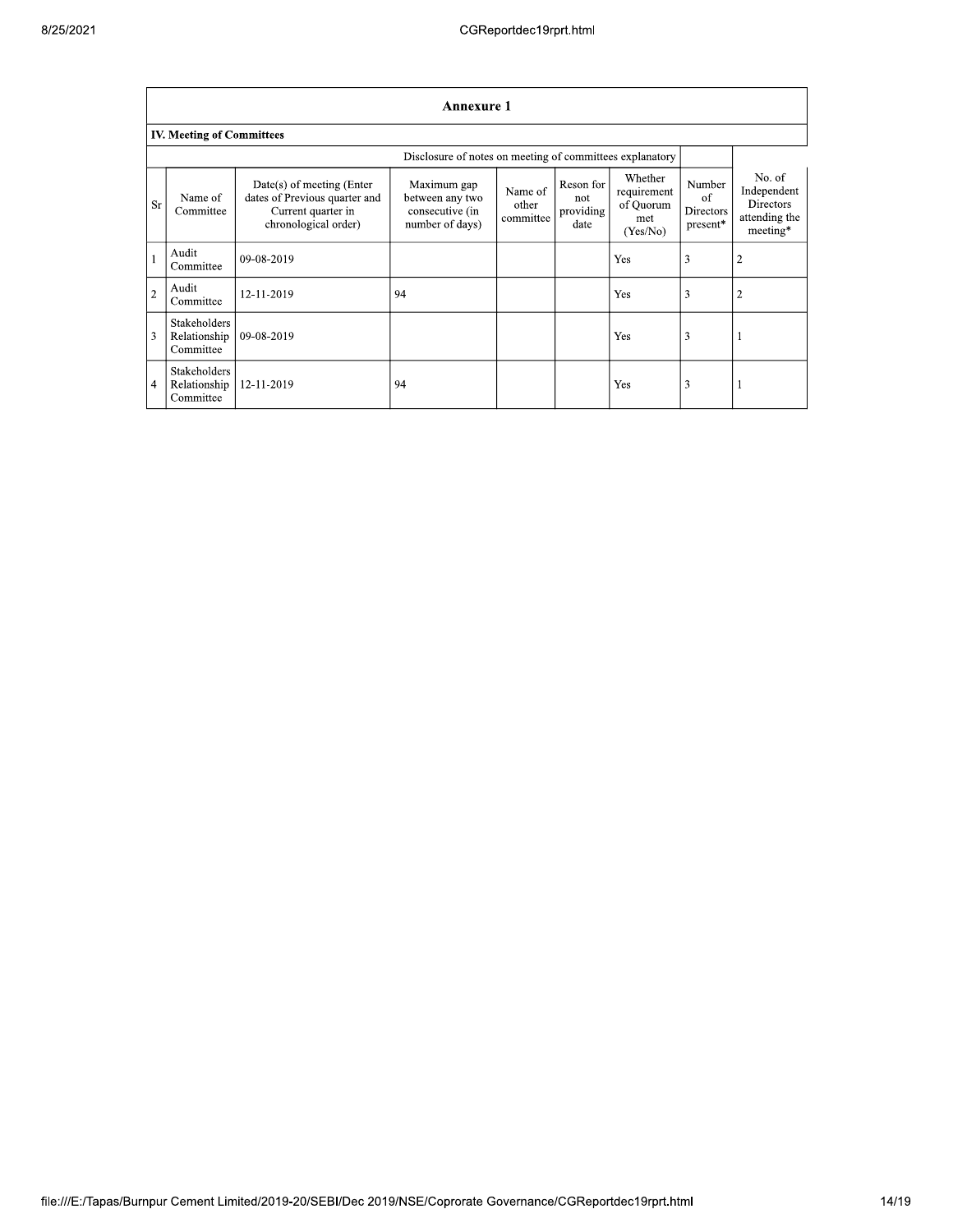|                | Annexure 1                                                                                                |                                  |                                                                    |  |  |
|----------------|-----------------------------------------------------------------------------------------------------------|----------------------------------|--------------------------------------------------------------------|--|--|
|                | V. Related Party Transactions                                                                             |                                  |                                                                    |  |  |
| Sr             | Subject                                                                                                   | Compliance status<br>(Yes/No/NA) | If status is "No" details of non-<br>compliance may be given here. |  |  |
|                | Whether prior approval of audit committee obtained                                                        | <b>NA</b>                        |                                                                    |  |  |
| $\overline{2}$ | Whether shareholder approval obtained for material RPT                                                    | NA                               |                                                                    |  |  |
| 3              | Whether details of RPT entered into pursuant to omnibus approval<br>have been reviewed by Audit Committee | <b>NA</b>                        |                                                                    |  |  |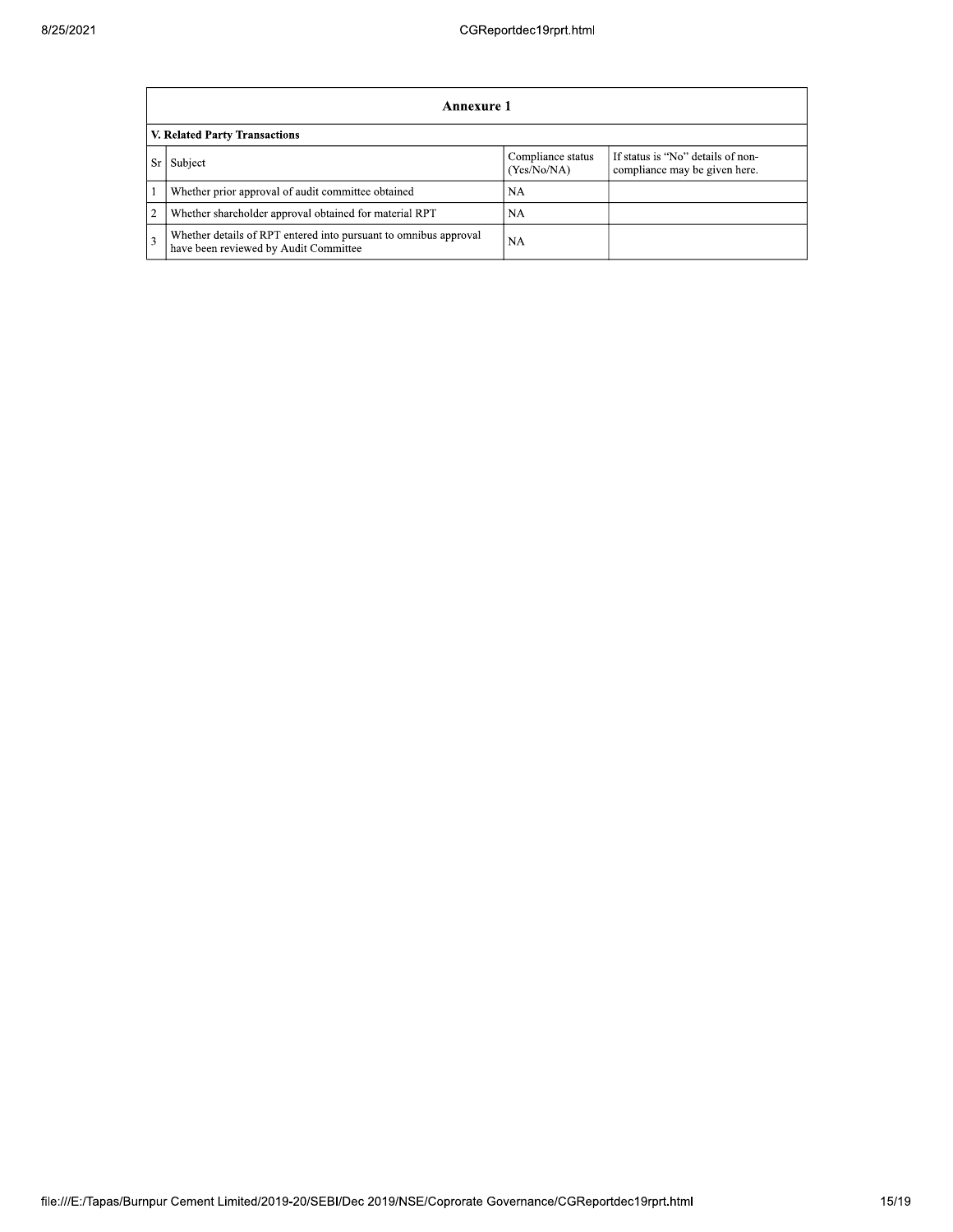|                | <b>Annexure 1</b>                                                                                                                                                                                               |                               |  |  |  |  |
|----------------|-----------------------------------------------------------------------------------------------------------------------------------------------------------------------------------------------------------------|-------------------------------|--|--|--|--|
|                | <b>VI. Affirmations</b>                                                                                                                                                                                         |                               |  |  |  |  |
| Sr             | Subject                                                                                                                                                                                                         | Compliance<br>status (Yes/No) |  |  |  |  |
|                | The composition of Board of Directors is in terms of SEBI (Listing obligations and disclosure requirements)<br>Regulations, 2015                                                                                | Yes                           |  |  |  |  |
| $\overline{2}$ | The composition of the following committees is in terms of SEBI(Listing obligations and disclosure requirements)<br>Regulations, 2015 a. Audit Committee                                                        | Yes                           |  |  |  |  |
| 3              | The composition of the following committees is in terms of SEBI(Listing obligations and disclosure requirements)<br>Regulations, 2015. b. Nomination & remuneration committee                                   | Yes                           |  |  |  |  |
| $\overline{4}$ | The composition of the following committees is in terms of SEBI(Listing obligations and disclosure requirements)<br>Regulations, 2015. c. Stakeholders relationship committee                                   | Yes                           |  |  |  |  |
| 5              | The composition of the following committees is in terms of SEBI(Listing obligations and disclosure requirements)<br>Regulations, 2015. d. Risk management committee (applicable to the top 500 listed entities) | <b>NA</b>                     |  |  |  |  |
| 6              | The committee members have been made aware of their powers, role and responsibilities as specified in SEBI<br>(Listing obligations and disclosure requirements) Regulations, 2015.                              | Yes                           |  |  |  |  |
| $\overline{7}$ | The meetings of the board of directors and the above committees have been conducted in the manner as specified in<br>SEBI (Listing obligations and disclosure requirements) Regulations, 2015.                  | Yes                           |  |  |  |  |
| 8              | This report and/or the report submitted in the previous quarter has been placed before Board of Directors.                                                                                                      | Yes                           |  |  |  |  |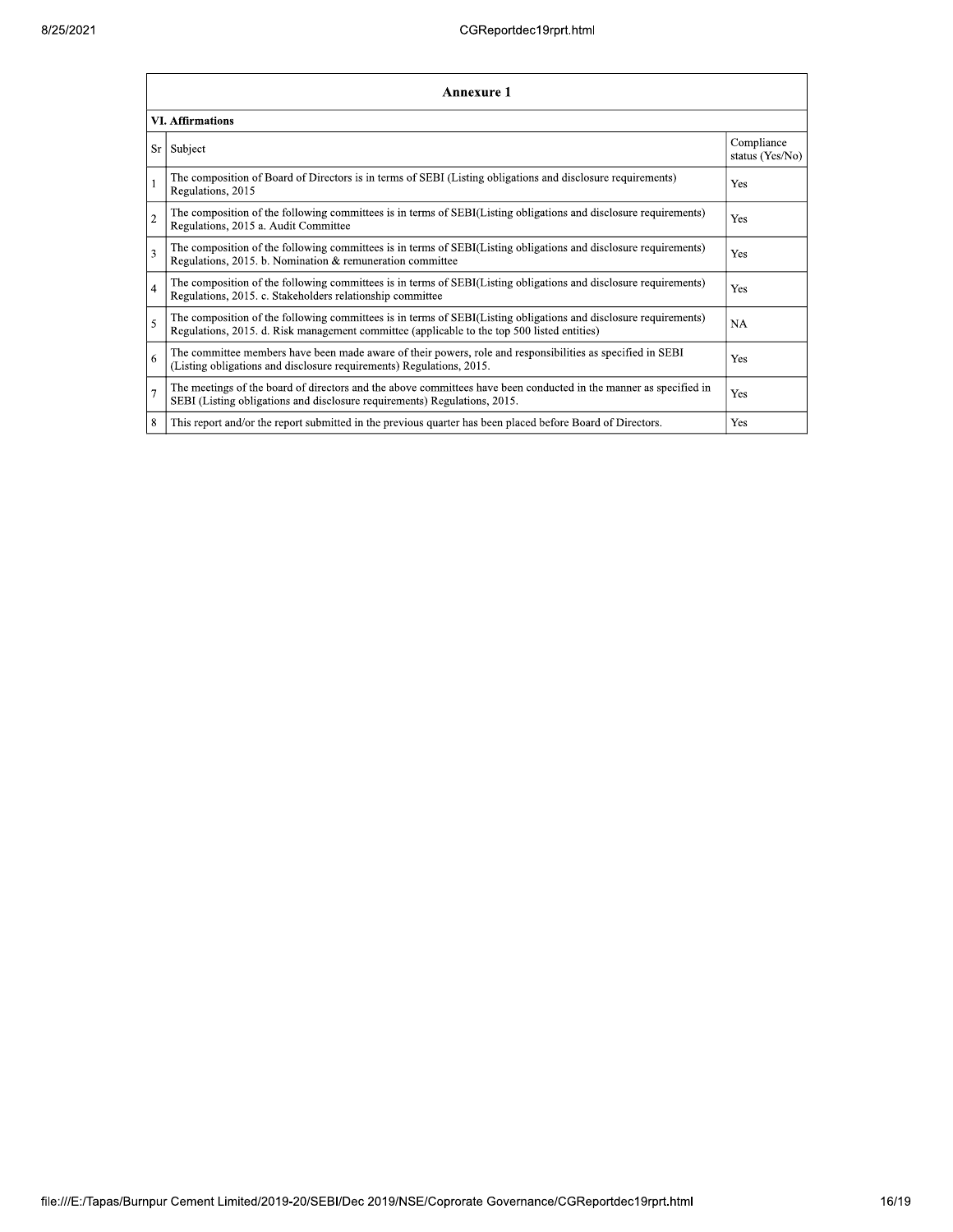|    | Annexure 1        |                                          |  |
|----|-------------------|------------------------------------------|--|
| Sr | Subject           | Compliance status                        |  |
|    | Name of signatory | Tapas Tirtha                             |  |
|    | Designation       | Company Secretary and Compliance Officer |  |